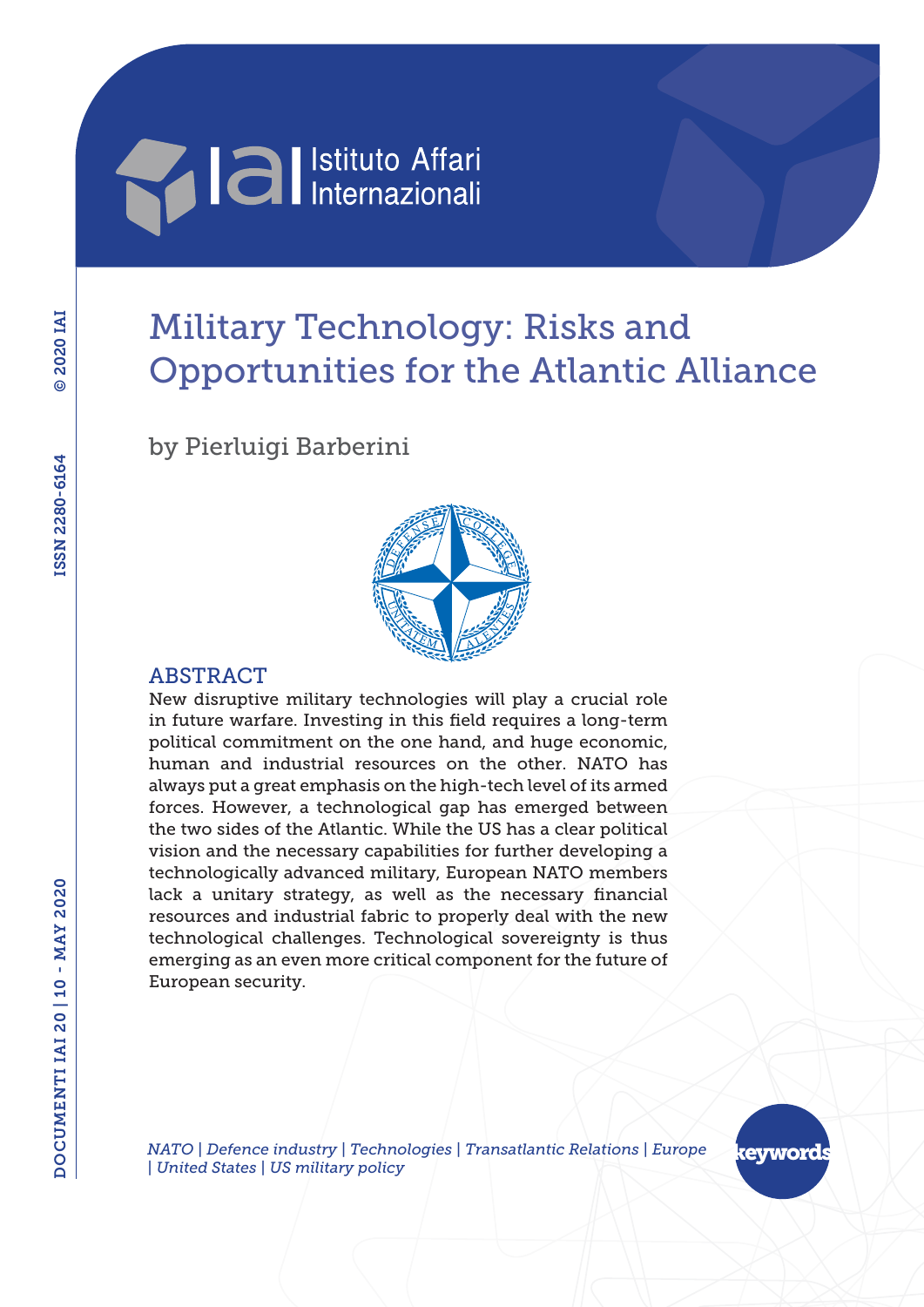### Military Technology: Risks and Opportunities for the Atlantic Alliance

by Pierluigi Barberini\*

### **Introduction**

This report summarizes the proceedings of the workshop "Military technology: risks and opportunities for the Atlantic Alliance" held in Rome on 27–28 February 2020. The event was organized by the Istituto Affari Internazionali (IAI) in collaboration with the NATO Defense College (NDC). The workshop aimed at addressing the main trends of present and future military technologies, and their impact on the Atlantic Alliance.

The first session focused on disruptive technologies in the military domain, notably on those areas that are drivers of change for the defence sector, analysing the issue both in terms of opportunities and challenges. The second session provided an overview of the allied capabilities, looking in particular at planning, requirement and procurement processes, as well as at major gaps of the European NATO members. The third and last session focused on the current state of affairs in transatlantic relations, with a focus on the new European Union defence initiatives and key technologies that are crucial to reach a better balance between the United States and its European allies. The following synthesis reflects by large the sequence of three sessions.

### 1. Military technology in 2020–2040, a 4th industrial revolution? Opportunities and challenges

The first session focused on the role of the so-called 4th industrial revolution, its importance in the current world and its impacts on the defence sector. Breakthrough technologies in several fields, including robotics, internet of things, quantum computing, 3D printing, cloud computing, Artificial Intelligence (AI), machine learning, and data processing, are changing the nature of military warfare. These technologies can be applicable in both the civil and military domains. Experts

. Report of the workshop "Military Technology: Risks and Opportunities for the Atlantic Alliance" held in Rome on 27-28 February 2020 and organized by the Istituto Affari Internazionali (IAI) in collaboration with the NATO Defense College (NDC).

<sup>\*</sup> Pierluigi Barberini has been intern in the Defence Programme of the Istituto Affari Internazionali (IAI).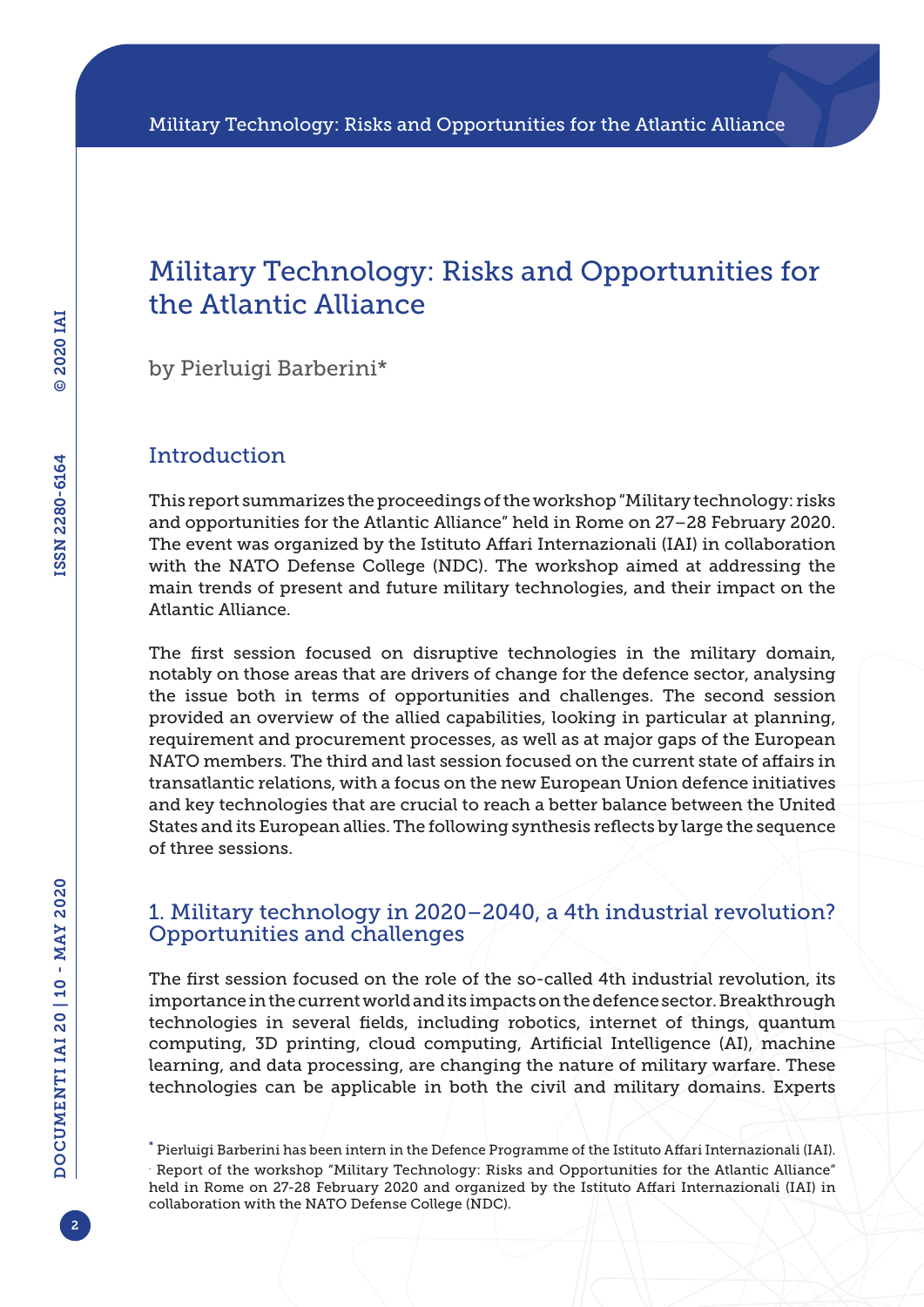highlighted one crucial aspect that is shared by all of them: the relevance of data. Indeed, all these technologies depend heavily on data, and require data gathering, processing and analysing in large quantities. In fact, the main challenge today does not consist only in data collection, but also in effectively analysing the enormous stocks of it.

One of the most serious and important issues that emerged in this regard is that the US companies dominate the market in almost all the aforementioned technological fields. Indeed, around 90 per cent of the Information and Communication (ICT) companies are located in the US, while Europe has less than the remaining 10 per cent. American companies like Google, Apple, Facebook, Amazon, Microsoft (GAFAM) are by far the key and leading actors in these sectors, dominating the ICT market. Since GAFAM are investing in technologies such as AI and cloud computing, that are increasingly used in the military domain, they are becoming active players in the defence and security sectors too. Their role will further increase in the future, as demonstrated by the recent contract awarded to Microsoft for providing cloud computing services to the American armed forces.

The technological divide between the US and Europe is worsened by two factors. The first one is the relevant gap across the Atlantic in terms of military spending, notably considering the differences in budget allocated to Research & Development (R&D) activities. European countries spend much less than the American counterpart in R&D. If things will not change in the future, experts pointed out that the US will dispose of "digitalized" armed forces, equipped with state-of-the-art technologies, while the European armed forces will lag behind in terms of technology, thus challenging interoperability, being relegated to carry out secondary tasks and undermining NATO operations and missions.

Another factor contributing to the divide between US and Europe is the fact that usually traditional defence companies spend about 2-3 per cent in R&D, while ICT companies spend around 10 per cent. This is a key characteristic of the formers, which rely on strong R&D investment and continuous innovation in order to keep up with the fast-moving competition in the technological and digital market in which they operate. According to some participants this is another gap that needs to be taken into account, since all the major ICT actors are located in the US, and they are becoming more and more involved in the military sector. In this sense, higher collaboration between defence companies and civilian ones should be encouraged, and traditional defence industries need to find new solutions in order to strengthen cooperation with their ICT counterparts.

The debate then moved on to the future trends in maritime domain. In this regard, the importance of underwater technologies and submarine warfare was highlighted by several participants. The undersea domain is crucial for the defence and national security of states, and in the future an important role will be played by unmanned underwater vehicles (UUVs). Indeed, remotely piloted air vehicles already spread out in the military domain over the last 20 years and they have been used ever since the Operation Desert Storm. Now a greater attention is paid to unmanned surface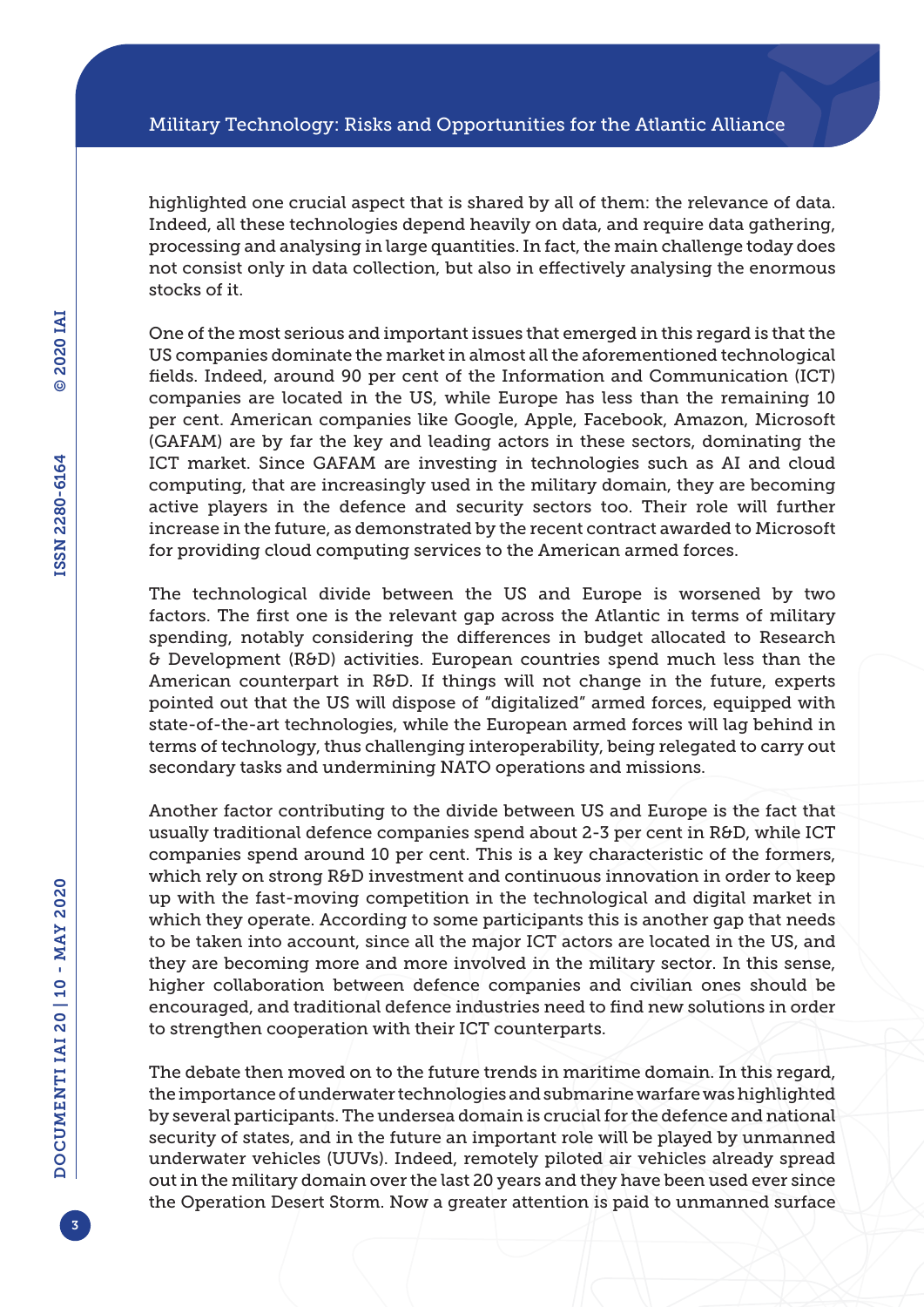and underwater vehicles, with the development of new navigation systems to integrate the Global Positioning System (GPS), new high-power batteries, and new acoustic communication systems. According to some participants, the underwater domain presents more difficulties in developing unmanned vehicles, compared to the air and land domains, for instance with regard to communication systems where sound is needed. Moreover, the application in mine counter-measure operations is very important, in particular in order to detect mines in a safer way for the crews.

UUVs will play an important role also in submarine warfare, for the protection of underwater cables, and for increasing maritime situational awareness.

The importance of new technologies and the role of data was mentioned also in this field. Quantum computing, machine learning, identification systems and radars, satellite imaginaries, new underwater technologies which will be adopted in the next 5-7 years and the integration of augmented and virtual reality will be crucial for future maritime warfare. Data will be produced in increasing numbers in order to develop the maritime situational awareness, and the process of data acquisition and elaboration will be of the utmost importance.

The future warfare will be more than ever multidomain. Sharing data between different assets will be decisive for information exchange and communication across the board, and a multidomain control system capable of controlling every aspect of the operations will be needed. Thus, it is important to combine different new technological capabilities for developing multidomain systems and carrying out operations in all domain simultaneously.

In the following Question and Answer (Q&A) session, mention was made of the role played by small and medium enterprises (SMEs), as well as start-ups, in investing in the technological and defence sectors. A comparison was made between the entrepreneurial environment in the US and in Europe, outlining the fragmentation and the low level of institutional support provided to these companies in the Old Continent. In particular, in Europe there are very few cases of start-ups active in the defence field, because of high barriers to enter the sector, very stringent regulations and geographic distribution challenges.

Moreover, participants discussed about the technological innovation level in Russia and China. In particular, Chinese companies have made substantial progress over the past years. Indeed, China possesses the human capital and the economic resources to potentially become leader in almost all the sectors, especially in AI and 5G. On the contrary, Russia could play a limited role, having the possibilities to become a global leader in only one or two specific sectors, according to the experts. In this sense, the US and the European countries should face the risk of losing in some domains the technological superiority that has characterized NATO armed forces over the last years.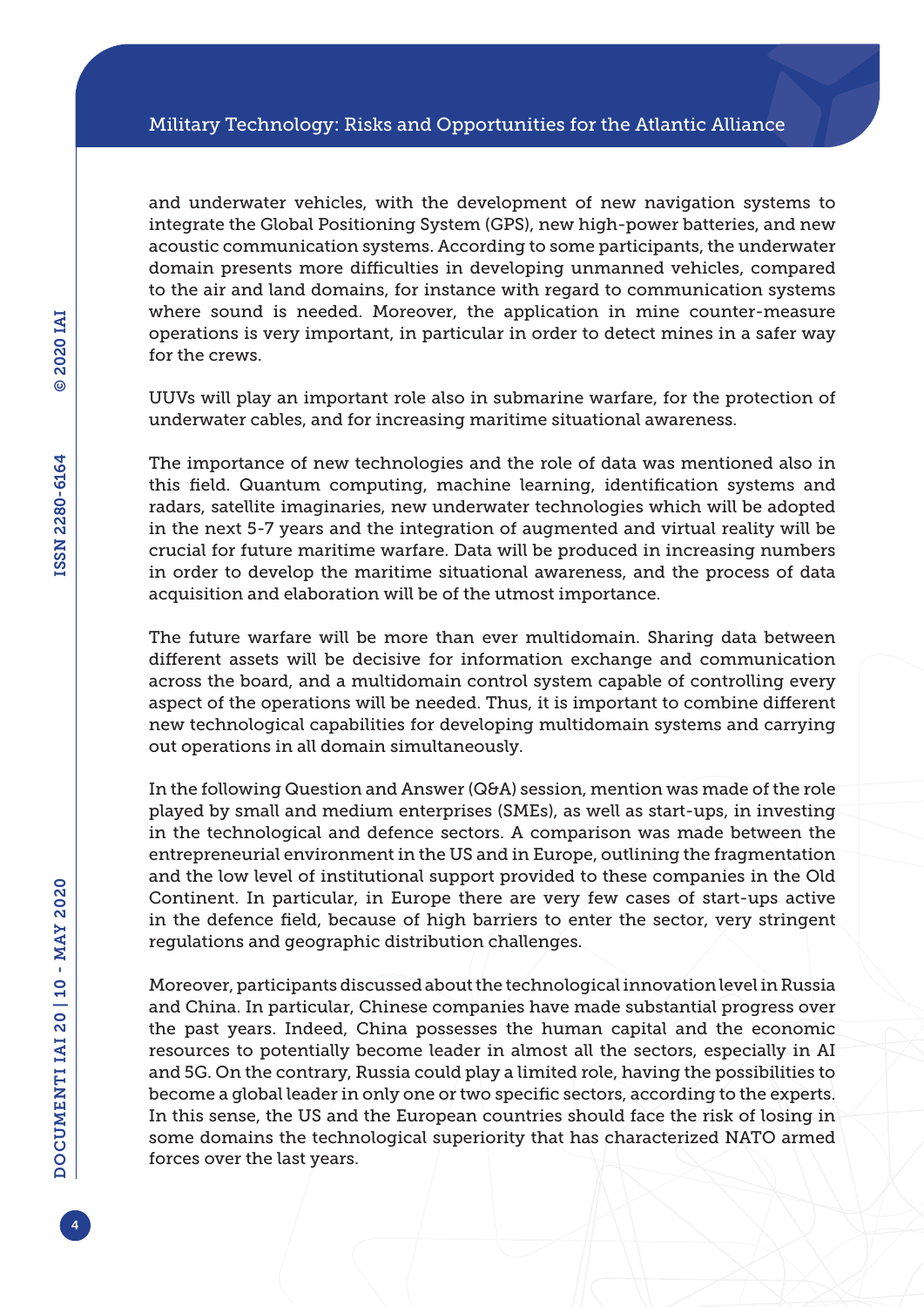The importance of the integration of different technologies is crucial, also with regard to the aforementioned necessity for traditional defence and aerospace companies to strengthen collaboration with ICT companies.

However, as pointed out by some participants, combining different technologies is not an easy task. Challenges regarding the integration of software and hardware often emerge, since one of the current trends is to continuously update the software system of a platform whose hardware was designed and developed many years before, sometimes decades, trying to expand the life cycle of that platform as much as possible. This fact is often driven by economic calculations, since updating an existing platform is less expensive  $-$  in the short term  $-$  than developing a new one. However, it is not always possible to upgrade a system whose hardware is quite obsolete, especially given the high speed at which new software solutions are developed nowadays. It is very difficult for a hardware designed, for instance, 30 years ago to properly and effectively run a software developed 30 years later.

A specific remark was made with reference to the human factor and the training of personnel in the light of the new and complex technologies. On this specific issue, aspects such as the security and safety of the new equipment as well as of the operator will always be of the utmost importance, and among the first elements to be assessed when testing a new weapon system. In addition, operational capabilities and the responsibility of the people who deploy and use the technology (especially in the case of unmanned systems) are crucial issues as well.

Finally, the role of the user interface is decisive. It was recalled that the operator needs a well-functioning and user-friendly interface to properly use the system more than necessarily understanding the technology behind the correct functioning of a platform or tool. In this regard, the main trends are moving towards a simplification of the user interface, and the adoption of digital and touch-screen input systems, very similar for instance to those used in many videogames, in order to make the user interface more familiar to the operator.

#### 2. Allied capabilities between requirements and planning, gaps and interoperability

The second session was centred on allied capabilities, especially with regard to requirements, gaps, planning and procurement processes.

In this sense, the growing divide between US and European capabilities can put at risk joint operations within NATO. At the EU level, allies are trying to boost defence cooperation and to increase European military capabilities, in order to be able to perform different types of operations.

In order to better point out and assess the European vulnerabilities in comparison with the US capabilities, experts described a hypothetical scenario where Article 5 of the NATO Treaty (collective defence) was applied. In particular, participants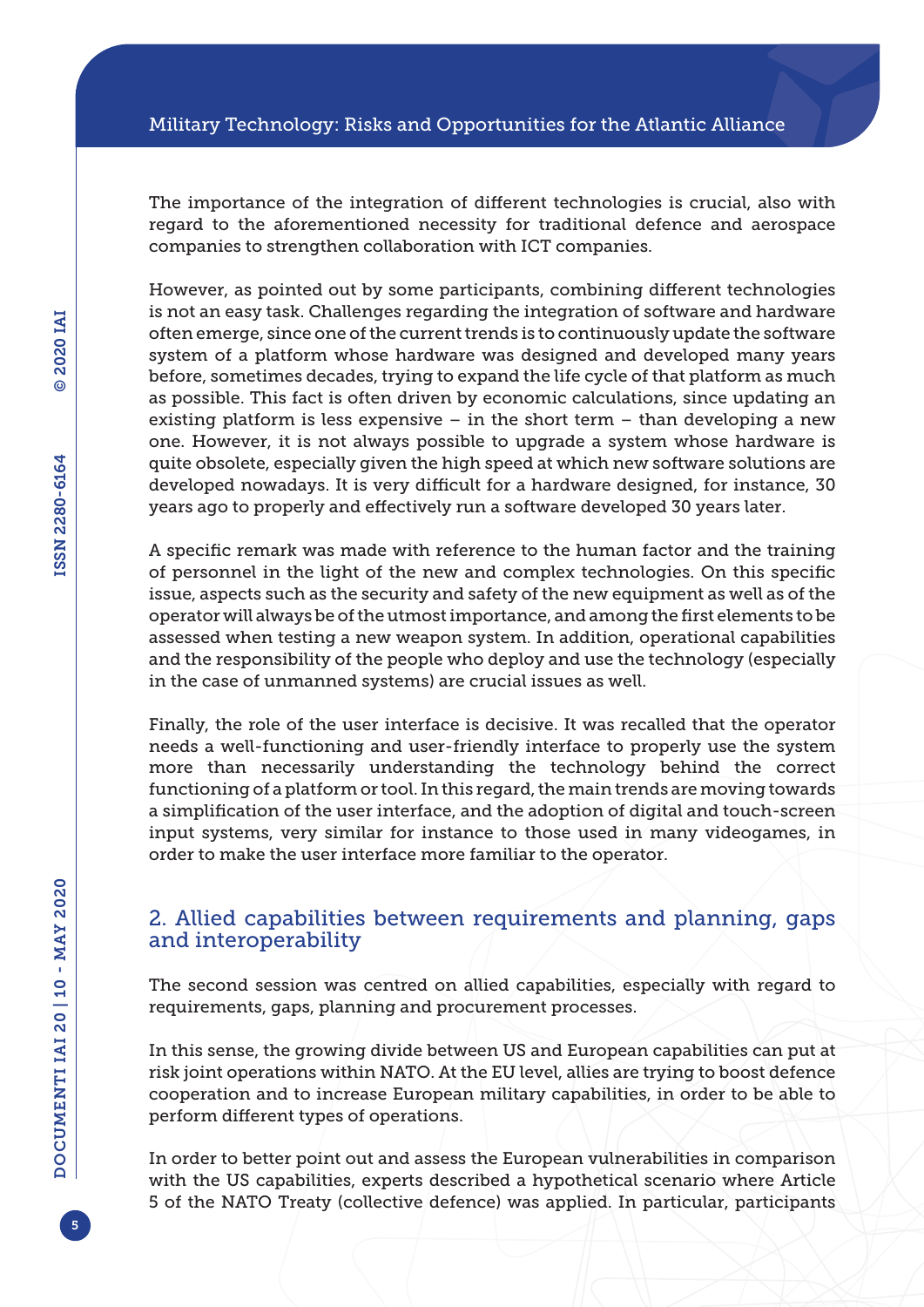referred to a research conducted by the International Institute for Strategic Studies (IISS).<sup>1</sup> In this scenario, a simulation of conflict in Central Eastern Europe between Russia and several European countries, without the intervention of the US, was examined. The main conclusion was that European NATO members, without the military support of the US, would not be able to delivery proper response to a possible Russian aggression, suffering particularly in the high-intensity phases of the conflict. The main shortfalls were identified in the European land component. Indeed, Russian armed forces, taking advantage of their superiority, in particular regarding main battle tanks (MBTs), modern artillery, and Intelligence, Surveillance and Reconnaissance (ISR), would defeat the European armed forces with minor problems. The role of air-missile defence systems would also be crucial, with European states having important gaps in this sector both in terms of systems coverage and overall capacity. Hence, the need for copious investments also in missile defence systems emerged. The confrontation in the sea and air domains would be more balanced but still in the end negative for European NATO members, according to some experts.

Participants mentioned the IISS study assessing that European allies would have to invest between 288 and 357 billion US dollars to fill the capability gaps in order to have the possibility to prevail in this type of military confrontation. Land capabilities would represent half of the total costs. Timelines for the recapitalization should be taken into account as well. It has been estimated that equipment procurement for the identified land shortfalls would likely take some 8 to 12 years.<sup>2</sup>

Two additional aspects were outlined by other experts. The first one regards economies of scale. Within the EU level, these are not comparable to the US, and this is a fundamental difference and a negative factor that contributes to the US-Europe divide in the industrial sector.

The second aspect is related to the way in which funding is used and allocated when it comes to investment and technological innovation. Participants pointed out how procurement and acquisition processes are in general time demanding. They should rather strive to be effective and efficient, since they require a huge amount of resources. The choice of allocating budget is a matter of decisionmaking and of political and strategic management.

In addition, speakers discussed about DARPA, namely the US Defense Advanced Research Projects Agency, aimed at creating breakthrough technologies and capabilities for the US national security, under the US Department of Defence. Its goal is to create the ideal conditions to allow to the most innovative R&D projects to go forward. The technology readiness level (TRL) of these projects is low, from 1 to

<sup>&</sup>lt;sup>1</sup> Douglas Barrie et al., "Defending Europe: Scenario-Based Capability Requirements for NATO's European Members", in *IISS Research Papers*, April 2019, [https://www.iiss.org/blogs/research](https://www.iiss.org/blogs/research-paper/2019/05/defending-europe)[paper/2019/05/defending-europe](https://www.iiss.org/blogs/research-paper/2019/05/defending-europe).

<sup>2</sup> Ibid., p. 38, 42.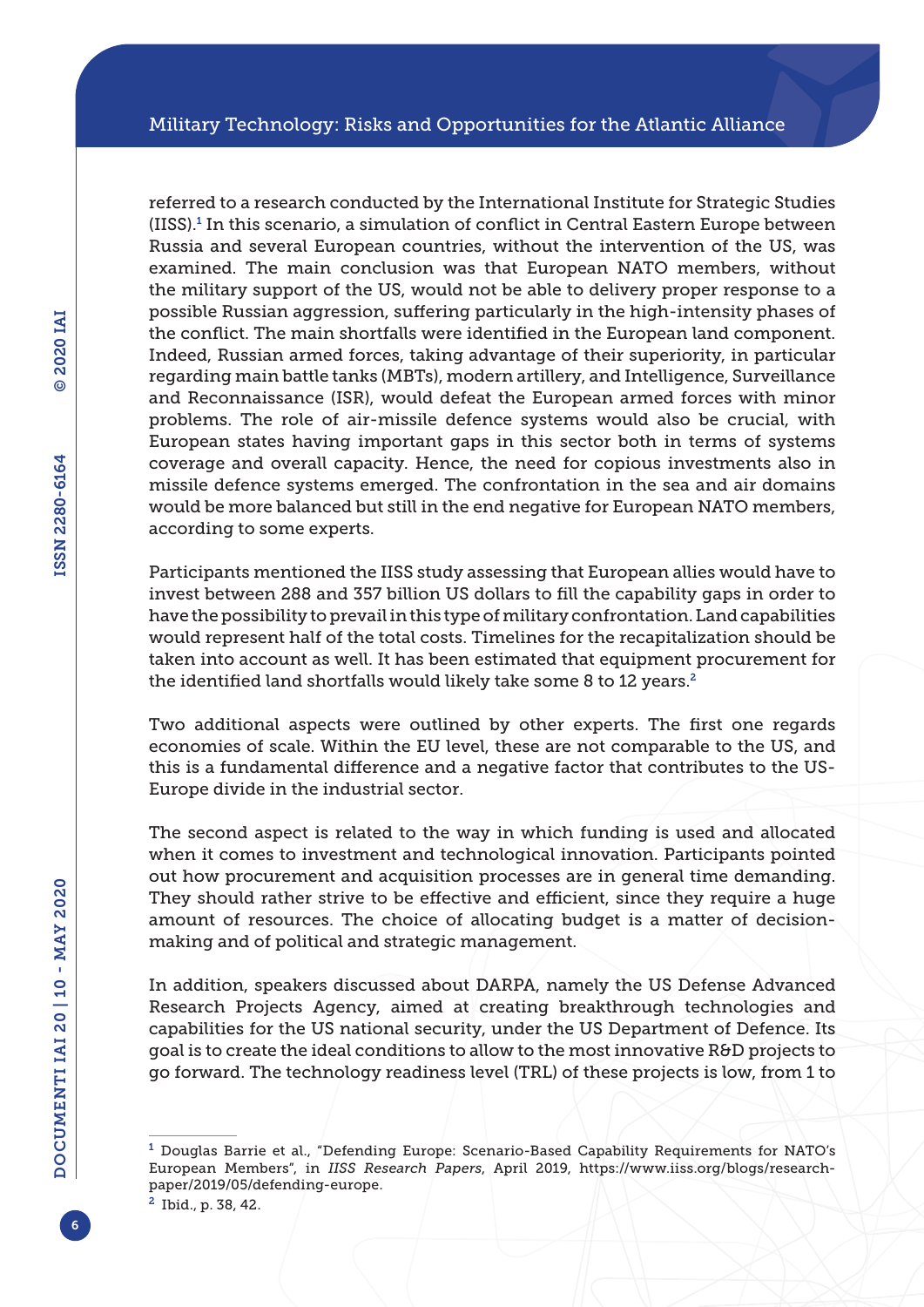3. DARPA hires around 100 researchers and scientists for a time period of 4-5 years with the aim to identify, evaluate and support the development of specific projects. The latter focus on research and technologies that are necessary to develop the capabilities that the US armed forces need, but without giving specific indications – let aside requirements. Moreover, DARPA expects failures: it is taken for granted that a huge part of the funds allocated will result in unsuccessful projects. But the few, successful ones, will represent a breakthrough.

Experts pointed out that there have been some rumours about the possibility of creating a European DARPA, built on the model and for the same purposes of its American counterpart. However, at the current state of affairs, nothing has been done in this direction. Despite the creation of tools such as the Permanent Structured Cooperation (PESCO), the European Defence Fund (EDF), and the Coordinated Annual Review on Defence (CARD), speakers outlined the fact that a EU Common Security and Defence Policy (CSDP) "with teeth" is still missing. If it is true that, on the one hand, the EU is trying to create a fertile terrain at the institutional and industrial level to support a truly common security and defence policy, on the other European countries lack the fundamental political will to actually do so. However, under the framework of PESCO, several projects are being developed. Some of them are particularly relevant with respect to the gaps previously discussed, such as the "Timely Warning and Interception with Spacebased TheatER surveillance" (TWISTER) Project, the programme for a new missile defence system that involves many EU member states, and the European defence company MBDA.

Moreover, European NATO members possess different equipment, leading to high fragmentation, duplication and increased costs. In addition, the number of troops and equipment in the European armies has been constantly reduced over the past years, relying more and more on the US contribution. According to the speakers, Europe has been living for so much time under the American security umbrella that in some cases the European states do not really know how to properly allocate the fund they have in order to run a really autonomous defence policy. Thus, there should be a general effort to try to reconcile the NATO and European capabilities and to tackle the fragmentation, moving towards a unitary, single and coherent path, given the urgent need to speed up the investment in new disruptive technologies.

In this sense, a relevant example regards the programmes currently active in Europe for the development of the future 6th generation fighter aircraft. Participants pointed out that the programmes started without a clear agreement on what are the requirements, future use and deployment possibilities of the system. The fragmented approach taken by several European countries, using their resources for developing two different programmes instead of focusing on a single, common one, is a clear example of the lack of a unitary political strategy. The two programmes are namely the Franco-German Future Combat Air System (FCAS), joined by Spain, and the British Tempest project, recently joined by Italy and Sweden. Managing these programmes requires political will and is not only a matter of technological capabilities and economic resources. While some continental countries have a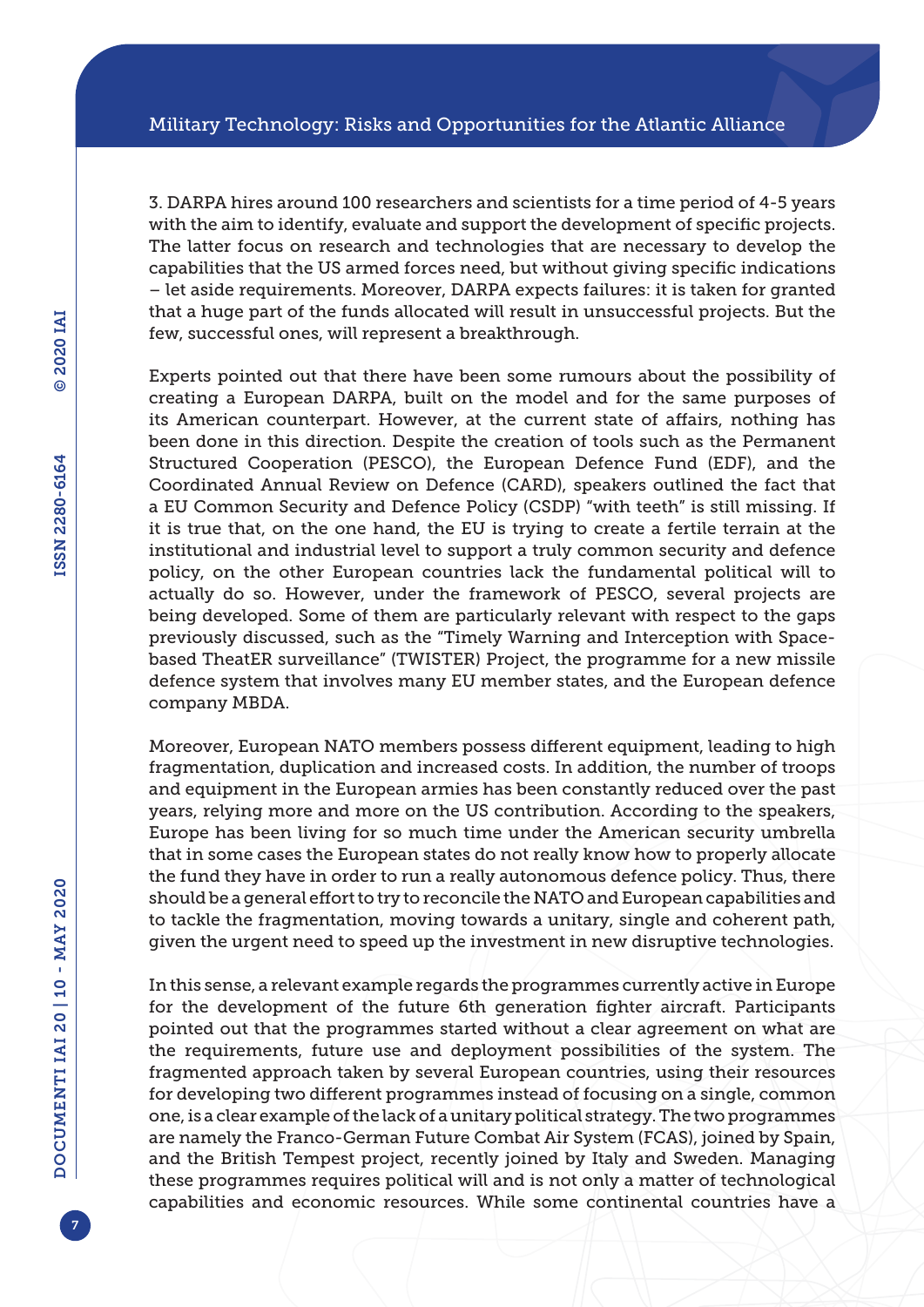coherent and unitary approach on these issues, for instance China which possesses both the political will and the technological capabilities to develop new advanced technological systems, in Western countries political and strategic differences still represent an important obstacle, both within Europe and between the US and the Old Continent.

A further issue regards the importance of establishing best practices for the proper use of new technologically advanced weapon systems. In this regard, combining the indications given by the supplier with the direct experience of the user will be crucial. The example of the F-35 is relevant. The European states that participate to the programme and have bought the F-35 have often made complaints about the lack of technology transfer from the US. In this sense, participants pointed out that what the F-35 will be really capable of doing could be known only by the pilots and other personnel who use it and have a direct, first-hand experience of the platform. Thus, it is important to integrate pilots in the decision-making process when establishing new tactics, doctrines and procedures in order to get the best from the new platform, whose real potential may be still unexplored.

Finally, experts highlighted the enormous importance played by software. Currently, state-of-the-art-defence systems are based on technologically sophisticated software. Future systems and warfare will be software-centric more than platform-based, and the importance of software in next-generation weapon systems will increase even more. As a matter of fact, from an American perspective there has been an increasing emphasis on software over the last years. The US is trying to retain and maintain its technological superiority in this sector. Here AI is very important, and the Department of Defence has allocated about 1 billion US dollars to develop AI systems. Moreover, experts underlined the importance of restructuring the defence acquisition process, moving from linear acquisition practices of hardware to more flexible acquisition practices of software. This process is already taking place in the US, but not in Europe.

#### 3. Transatlantic relations and defence: Overcoming tensions, finding a way ahead

The third session focused on the current state of affairs in transatlantic relations. Participants discussed on how to implement a coherent political and industrial strategy in Europe, in order to favour technological innovation. The impact of trends and dynamics in technological innovation on the industrial and political relations on the two sides of the Atlantic, as well as among several countries within the European continent, were considered.

A concrete example was discussed with regard to the F-35. Almost 100 per cent of the software system was completely developed in the US (with a very limited role accorded to the British BAE Systems outside the American borders). All the other partners involved in the project took part only in the development and production of the hardware. This fact caused profound imbalances, problems with technological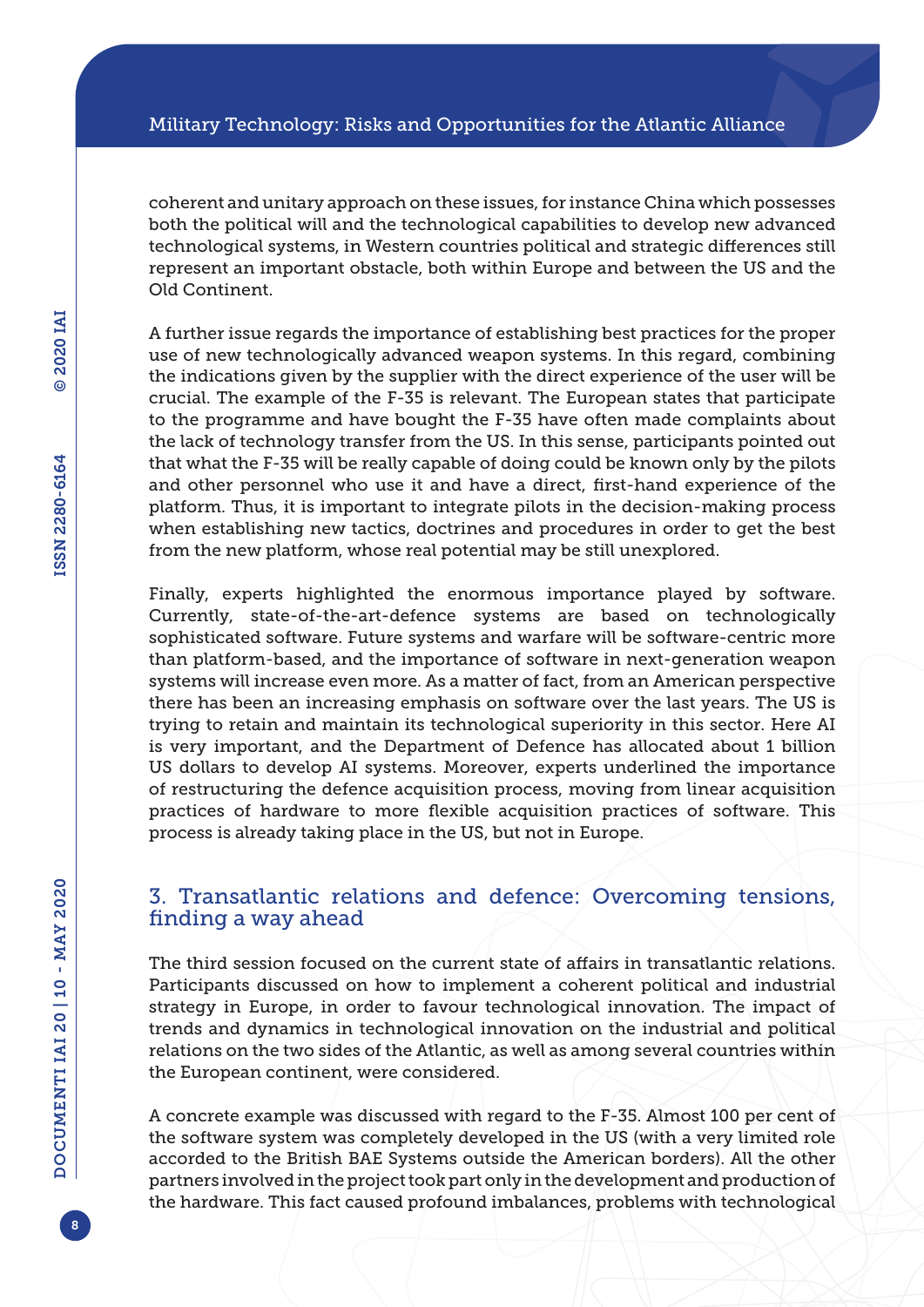transfers and low industrial returns for the European industries. It also raises problems for the integration of the F-35 with the existing 4th generation systems. For instance, communication problems between the 5th-generation F-35 and the 4th-generation Eurofighter Typhoon have emerged. In fact, communication between the two platforms is not conducted in a stealth and secure manner, as it happens instead for communication between F-35 only.

Thus, the main point raised by participants was the inadequateness with which Europe pursues technological innovation in the defence sector. Europe not only lacks ICT giants at the industrial level, but also the infrastructure and conditions for allowing a dynamic technological development, i.e. a number of innovative startups. At the moment, there are no prospects for improving the current situation. Nevertheless, technological sovereignty should be pursued as a crucial component of the European security.

Moreover, unless Europeans will start to develop systems as well as acquisition practices in order to achieve the same technological level of the US, there will be serious problems in interoperability between American and European armed forces, due to a profound technological mismatch.

Participants also discussed the perspective of Central Eastern European states regarding EU defence cooperation initiatives as well as NATO.

In particular, focusing on Poland, experts outlined how at the beginning Warsaw was one of the most sceptical countries with reference to PESCO and EDF. There was concern about the Franco-German alliance within the PESCO framework, but also about the possibility of creating a divide between the EU defence initiatives and the security framework of the Atlantic Alliance. In this regard, Poland put the condition that the new initiatives were to be complementary to those undertaken by NATO, in order not to undermine the transatlantic partnership and the European internal cohesion.

Over time Poland began also to consider PESCO and the EDF as instruments that could be used to reduce some capability gaps identified by NATO at the European level. This is indeed demonstrated by the fact that Warsaw is part of several PESCO projects at the moment, and in this sense the EDF could open up new opportunities for Polish companies and reinforce Poland's Defence Technological and Industrial Base (DTIB). However, it could also pose new challenges for Polish enterprises since they lack the necessary know-how and international experience when compared with their Western European counterparts.

Considering that the EDF, with the new multiannual financial framework (MFF) currently under discussion, could be reduced from 13 to 7 billion euro, it might have a marginal impact on the development of European defence capabilities. The perceived marginality of the EDF makes it more acceptable for those EU members most interested in NATO like Poland.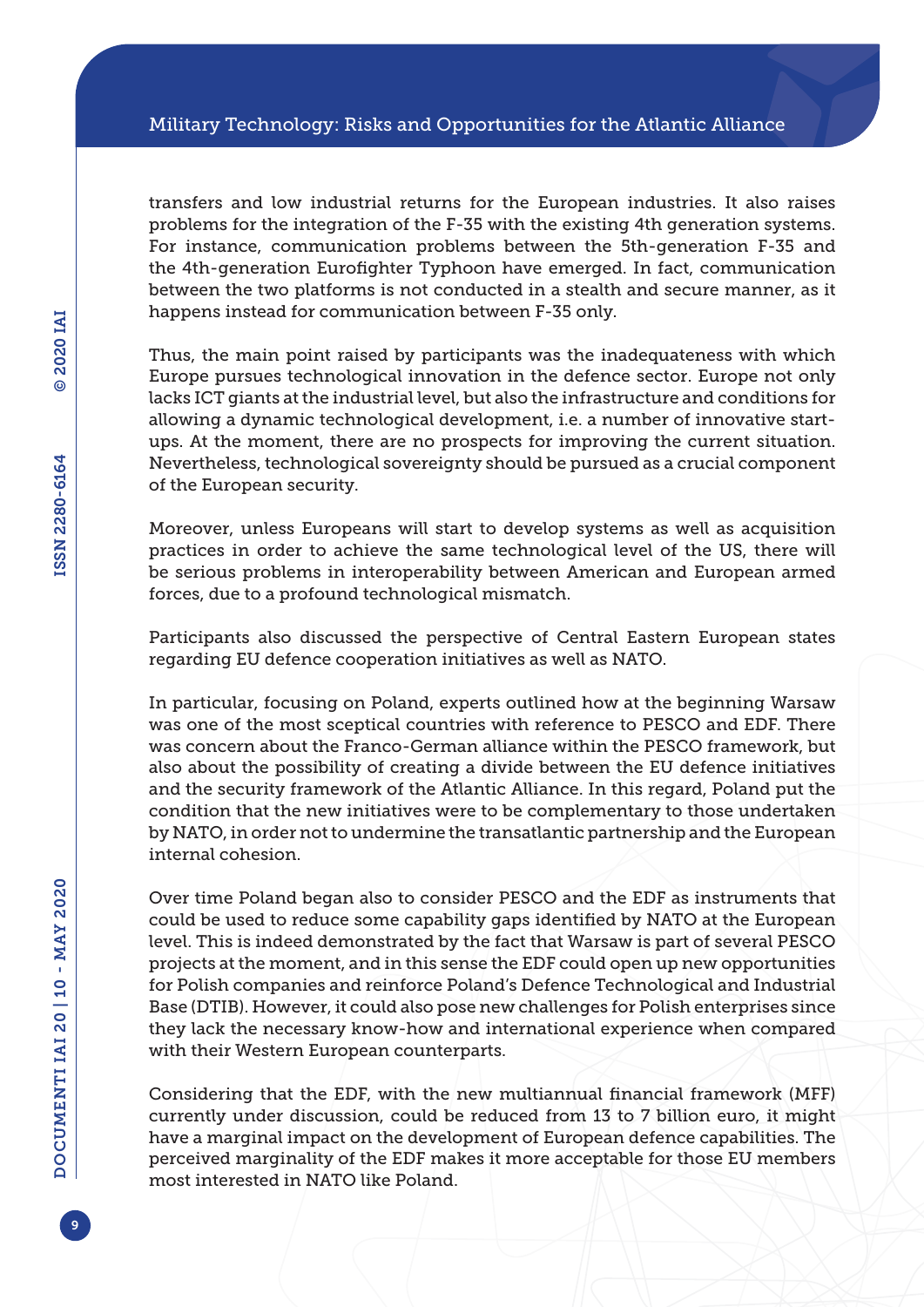Moreover, a large part of the most important European defence programmes is being developed outside the EU framework, like the FCAS, the Tempest Program and the Main Ground Combat System (MGCS).

To sum up, a fragmented, not univocal nor coherent approach to a truly common security and defence policy seems to be emerging on the European side, thus undermining the pursuing of Europe's strategic autonomy at the political, military, industrial and technological levels.

The interplay between political strategy and technological capabilities was discussed further, outlining the importance of both factors for the development of European military technologies in a similar way to the US. The European Defence Technological and Industrial base (EDTIB) is currently unable to develop the necessary capabilities, since, as mentioned before, it lacks ICT companies comparable to the US ones, which will be crucial for future military innovation. To develop homogeneous and high-quality capabilities at the European level, a unitary and coherent political strategy is needed. To keep up with the international competition, Europe cannot rely on initiatives taken by single states, on the contrary it should act as a single, unified and coherent actor.

In this reflection on transatlantic defence cooperation, speakers pointed out how Berlin could find itself without a dual-capable aircraft  $(DCA)^3$  ability in the next future, which is crucial to contribute to the NATO nuclear deterrence mission.4 At the time being, within German air capabilities, only the Tornado fighter can carry nuclear weapons, yet they will soon be out of service. The Eurofighter Typhoon currently active do not possess such ability and would require time and significant resources to implement it. At the moment, there are no prospects that Berlin will buy the F-35, which can carry nuclear weapons, as Germany is investing in the FCAS with France and Spain.

In relation to that, Poland will purchase some F-35 for its Air Force. A hypothetical scenario for Warsaw potentially taking over from Germany the possibility to carry tactical nuclear capabilities under the NATO nuclear sharing framework was mentioned. Notably, Warsaw, with other Central Eastern European allies, is accumulating a growing political capital within NATO, since it is significantly increasing its' military spending, in line with US repeated requests. In this context, the political and strategic implication of adopting the F-35, in particular for Poland, are clear. Polish procurement is guided in fact by a strategic vision regarding Poland's role within NATO, its' national interests and its' partnership with the US, and not only by pure technical and economic calculations.

 $3$  A dual-capable aircraft is a fighter aircraft tasked and configured to perform either conventional or theater nuclear missions.

<sup>4</sup> Under this framework, five NATO member states (Belgium, Germany, Italy, the Netherlands and Turkey) host US tactical nuclear weapons on their territory.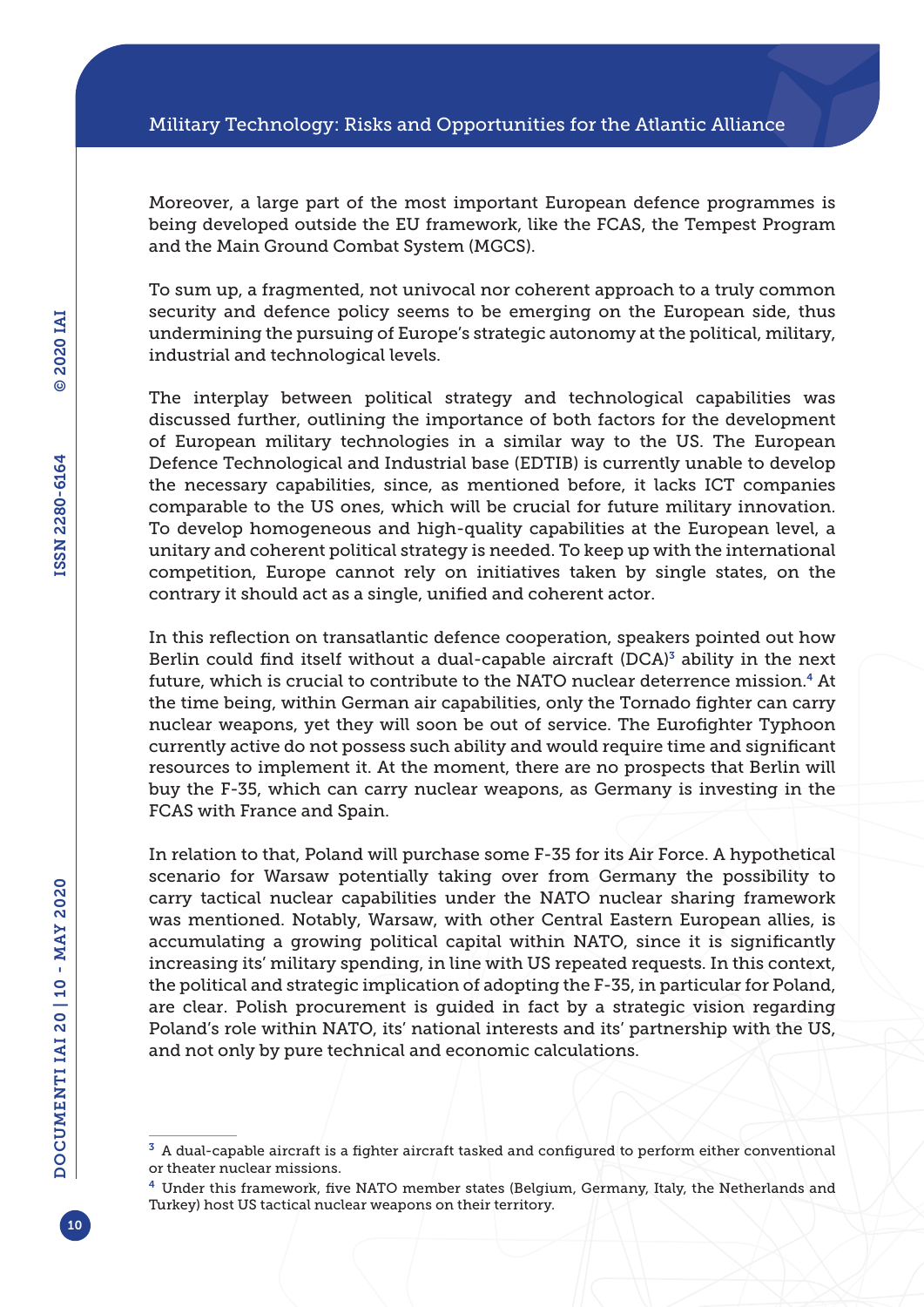Military mobility in Europe was another topic considered. During the negotiations of the next MFF, the initial proposal for a EU funding of a large-scale plan to improve European infrastructures so to allow a greater and faster movement of military equipment within the Union territory was removed. In this sense, European defence is the first victim of political calculations about the EU budget. This is another demonstration that the Union lacks not only the technology, but also the necessary political will and commitment in this field. Allocating zero resources to military mobility is a mere political decision, and it could be a lost opportunity according to the experts, since this plan could have represented a real step forward in defence cooperation and integration in Europe, and not less importantly between NATO and EU.

Looking at the European defence debate from the opposite angle, European states could potentially have all the necessary economic resources, as well as the political consensus to pursue strategic autonomy in a specific military domain. Yet if they lack the required technological skills, they cannot accomplish considerable results. In this sense, human capital, including business and education opportunities for personnel, is a key factor.

In addition, participants reflected upon how the overall technological capability of a state can be assessed and measured in terms of power. Taking the example of software, according to the speakers, it is possible to "measure" the software capabilities that a state owns by assessing the amount of information that it is able to manage, analyse and share with others; by looking at the development levels of semiconductors for machine learning; by measuring the number of lines of code in the software programmes. Finally, it is also possible to measure the cost of software when available.

A final remark was made with regard to investment planning strategy and timing. At the EU level, as already said, there is no consensus on the development of a common policy in the field of military technology and defence investment. Even though states were to find a strategic alignment on these issues, and the necessary funds to pursue such strategic goal, a question arises: what will European countries do in the meantime? Europe could hypothetically start to invest in new military and strategic technology with a 20 years-long perspective. However, in the meantime, especially in the near future, the risk, with no NATO and US umbrella, is to remain without the necessary capabilities not only to keep up with international competition, but above all to face the rapidly evolving threats and challenges.

*Updated 4 May 2020*